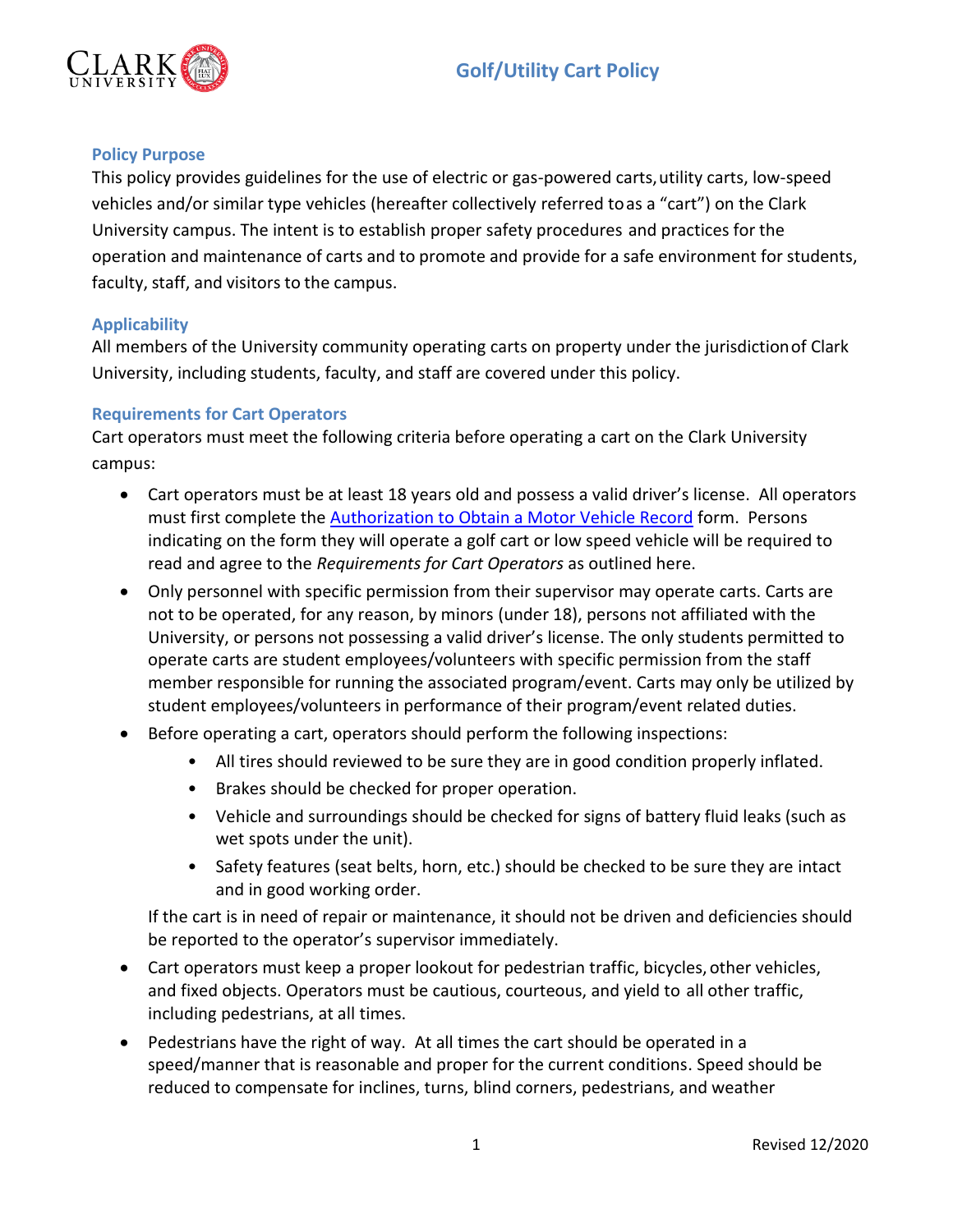

conditions.

- Carts may only be driven on campus sidewalks, paved pathways, and parking areas. Operators must make reasonable efforts to keep carts off the grass.
- No cart shall be parked on a sidewalk so as to block or restrict pedestrian or vehicle traffic. Blocking entrances to buildings, stairways, handicap ramps or main thoroughfares is prohibited.
- When loading and unloading passengers, vehicle must come to a complete stop and the parking brake applied.
- Only street legal vehicles (which can be identified by displaying the appropriate license plate), are permitted to be driven on public streets or roads. If access to acampus location necessitates crossing a public street or road, all traffic laws must be followed. Carts should cross streets at crosswalks, if available.
- Carts must not be used during inclement weather unless designated as essential response equipment. Inclement weather is defined as high winds, iced pavement, flooding, and severe electricalstorms.
- Carts shall only be operated within the perimeter of the University's property.
- Carts may not be operated after dark unless equipped with working head and tail lights.
- All cart occupants must be seated and keep all limbs inside the cart at alltimes. Use of seat belts is required, if available.
- Carts are not to be overloaded by carrying more passengers than seating providedor overloading the cart's recommended carrying or load capacity.
- Cart operators may not wear headsets, earphones, or use cellphones (talking or texting) or two way radios while travelling in cart. Operators may use phones/radios only when stopped.
- Operators are required to take cart ignition keys and set the brake when leaving the cart. Cart operators shall be responsible for the security of ignition keys for the period that a cart is assigned to them.
- University-owned or rented carts are to be used for University business only.
- Possession or use of alcohol, tobacco products, and illegal substances is prohibitedin carts.
- Any accident or incident involving a cart shall immediately be reported to both University Police and the department responsible for the cart. Operator driving privileges maybe suspended until an accident investigation is completed. Maintenance issues shall be reported to the responsible department.

### **Departmental Responsibilities**

Department is defined as the department/organizational unit that either owns or rents the cart(s)

 The Department will keep all preventative maintenance and repair records related to the cart. Departments are responsible for keeping alloriginal equipment and safety features in good working order.